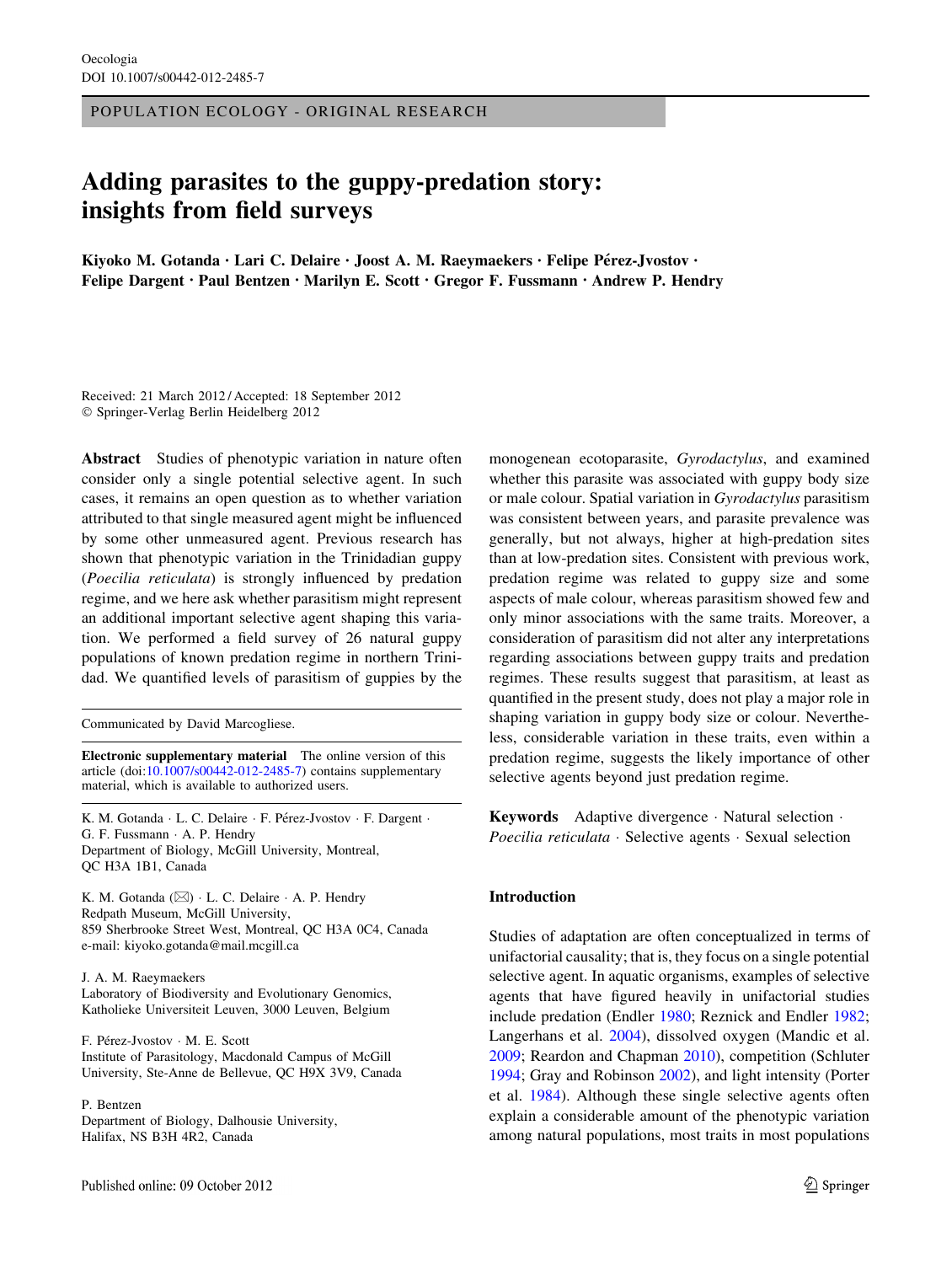are presumably under pressure from multiple selective agents. The question then becomes what is the relative importance of the different selective agents and how do they interact to shape phenotypic variation in nature.

An explicit consideration of multifactorial causality is important for several reasons. First, different selective agents could be correlated with each other to the extent that variation attributed to one (measured) agent could be instead driven by another (unmeasured) agent (MacColl [2011\)](#page-10-0). For example, shell pigmentation and patterning in Cepaea (Held) was first attributed to the direct selective effect of predation by thrushes (Cain and Sheppard [1950](#page-9-0)), but it is now clear that other important ecological variables such as local vegetation can co-vary with predation intensity and influence the frequency distribution of shell phenotypes (Jones et al. [1977](#page-10-0)). Second, different causal agents might have interactive effects on phenotypes, which could obscure (if offsetting) or enhance (if complementary) the apparent effects of either agent considered alone. For example, Decaestecker et al. ([2002\)](#page-9-0) demonstrated that habitat selection by *Daphnia magna* (Straus) is subject to a trade-off between exposure to visual predators in shallow water and exposure to parasites in deep water. These are only a few examples highlighting the value of considering multifactorial causality when interpreting patterns of phenotypic variation in nature (MacColl [2011\)](#page-10-0).

Here, we focus in more detail on multifactorial causality of phenotypic variation that might be related to predation and parasitism. Many studies have examined the potential influence of predation (e.g. Kerfoot and Sih [1987](#page-10-0)) and others are increasingly considering the role of parasites (Lozano [1994](#page-10-0); Houde [1997;](#page-10-0) Lopez [1998](#page-10-0); van Oosterhout et al. [2007](#page-11-0); Vergara et al. [2011\)](#page-11-0). Relatively few studies, however, have considered both—and such a consideration might be very important for two reasons. First, levels of predation and parasitism might be positively or negatively correlated, or might show more idiosyncratic patterns (Decaestecker et al. [2002;](#page-9-0) Dick et al. [2010;](#page-9-0) Johnson et al. [2010;](#page-10-0) Otti et al. [2012\)](#page-10-0). For example, both selective agents can increase mortality rates, and so might jointly enhance the evolution of ''fast'' life histories (Roff [1992\)](#page-11-0). Second, predators and parasites might select on the same traits in similar or different ways. As an example, predators might select for traits (e.g. habitat choice, development rate, or shoaling) that actually increase exposure to parasites (Hatcher et al. [2006](#page-10-0); Raffel et al. [2010\)](#page-10-0). All these observations suggest the value of exploring multifactorial causality in the context of predation and parasitism.

# Our study system

Trinidadian guppy (Poecilia reticulata, Peters) populations are typically categorized into those experiencing high predation (HP, strongly piscivorous fishes present) versus those experiencing low predation (LP, only weakly piscivorous fishes present). From a unifactorial perspective, this predation contrast explains a substantial portion of the variation in guppy morphology, behaviour, life history, and colour (Endler [1980](#page-10-0), [1995;](#page-10-0) Reznick and Endler [1982](#page-10-0); Strauss [1990](#page-11-0); Houde [1997](#page-10-0); Magurran [2005\)](#page-10-0). For instance, LP guppies are usually larger and more brightly coloured than HP guppies (Endler [1980](#page-10-0); Houde [1997;](#page-10-0) Magurran [2005](#page-10-0)). At the same time, however, guppy populations within a specific predation regime can often differ dramatically in these same traits (Endler [1978;](#page-10-0) Reznick et al. [1996](#page-10-0); Weese et al. [2010;](#page-11-0) Millar and Hendry [2012](#page-10-0)), suggesting that other selective agents are also at play (Endler [1995](#page-10-0)). Indeed, recent work has suggested that guppy phenotypic variation is also shaped by variation in resource levels (Kodric-Brown [1989;](#page-10-0) Grether et al. [2001;](#page-10-0) Reznick et al. [2001](#page-11-0); Millar et al. [2006;](#page-10-0) Schwartz and Hendry [2010](#page-11-0)), sexual selection (Endler and Houde [1995](#page-10-0); Houde [1997](#page-10-0); Rodd et al. [2002](#page-11-0); Schwartz and Hendry [2007\)](#page-11-0), and parasitism (Houde and Torio [1992](#page-10-0); Martin and Johnsen [2007](#page-10-0)).

Among these potential selective agents, parasitism represents a particularly interesting agent, and we here focus on the monogenean ectoparasite, Gyrodactylus. These ubiquitous parasitic worms of teleost fishes have a direct life cycle and are transferred horizontally through fish contact (Harris and Lyles [1992](#page-10-0); Bakke et al. [2007](#page-9-0)). They are particularly appropriate for our study for several reasons. First, natural guppy populations vary considerably in their levels of infection by two species of Gyrodactylus (Harris and Lyles [1992;](#page-10-0) Martin and Johnsen [2007](#page-10-0); van Oosterhout et al. [2007;](#page-11-0) Fraser and Neff [2010\)](#page-10-0): Gyrodactylus turnbulli (Harris) or Gyrodactylus bullatarudis (Turnbull). Second, Gyrodactylus infections influence survival, growth rate, and reproductive success in the laboratory, experimental stream channels, and wild guppies (Scott and Anderson [1984](#page-11-0); Cable and van Oosterhout [2007b](#page-9-0); van Oosterhout et al. [2007;](#page-11-0) Pérez-Jvostov et al. [2012](#page-10-0)), suggesting the potential for these parasites to impose selection. Third, laboratory studies have shown that infection by Gyrodactylus can influence a number of guppy traits that also differ between HP and LP populations, including foraging (Kolluru et al. [2009](#page-10-0)), shoaling (Johnson et al. [2011\)](#page-10-0), male courtship behaviour (Kennedy et al. [1987](#page-10-0); Lopez [1998\)](#page-10-0), body size (Cable and Van Oosterhout [2007a\)](#page-9-0), and carotenoid colouration (Houde and Torio [1992](#page-10-0); Houde [1997\)](#page-10-0), and individual-based modelling has shown a possible effect on body size (van Oosterhout et al. [2008](#page-11-0)).

The question we seek to answer is whether or not parasitism by Gyrodactylus leaves a signature on guppy phenotypes in natural populations. Our motivation for asking this specific question is that such effects are seemingly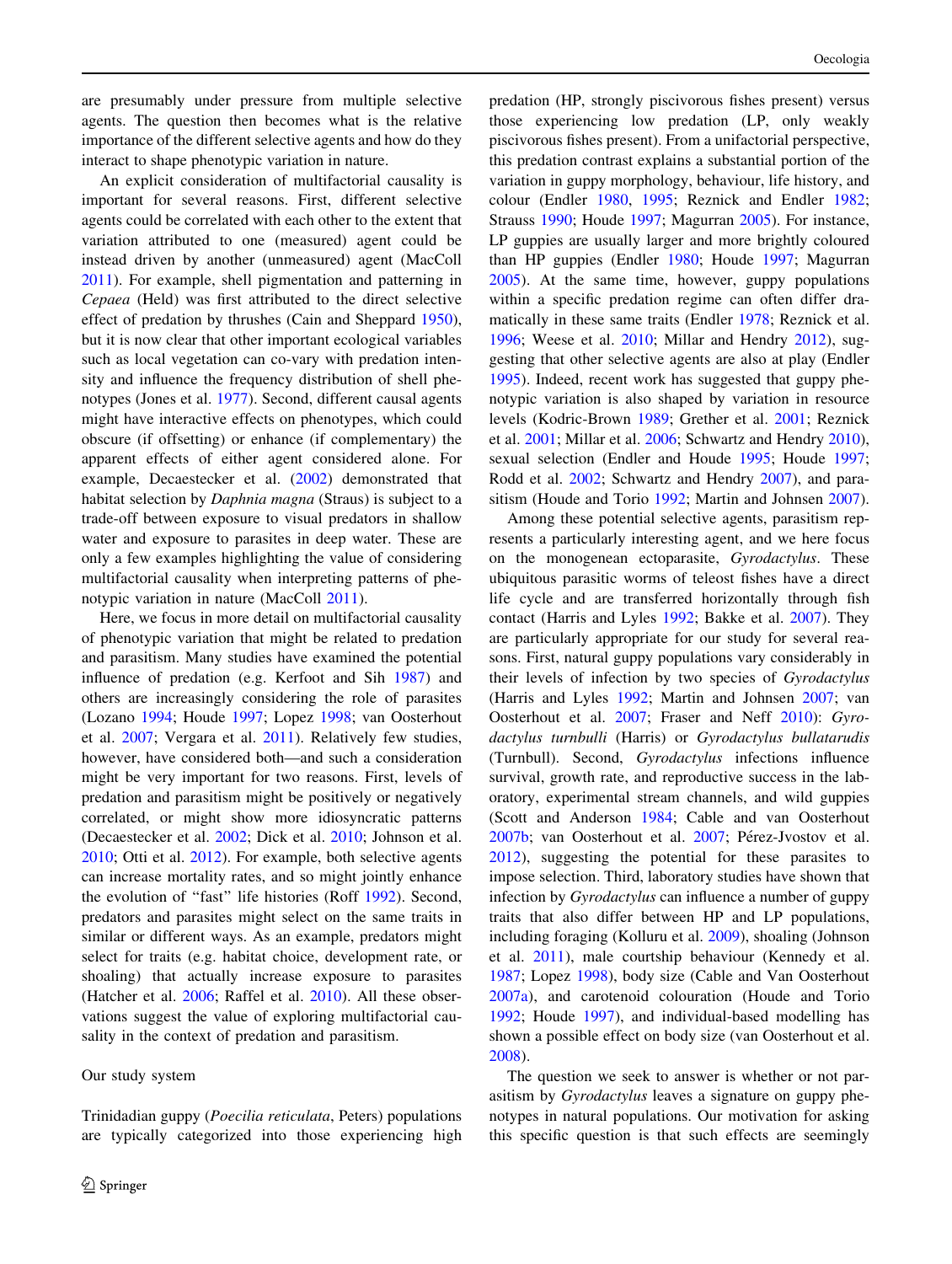strong for predation (Endler [1980](#page-10-0); Reznick and Endler [1982;](#page-10-0) Magurran [2005\)](#page-10-0) and resource levels (Kodric-Brown [1989;](#page-10-0) Grether et al. [2001](#page-10-0); Reznick et al. [2001](#page-11-0); Millar et al. [2006;](#page-10-0) Schwartz and Hendry [2010](#page-11-0)). These strong correlations in nature argue that the effects of those selective agents are so large as to emerge above all the noise of other potential agents shaping phenotypic variation in nature. Should parasitism be elevated to a similar level of importance? If so, we would expect field surveys to show strong associations between parasitism and guppy traits within and among natural guppy populations. Several relevant surveys have been previously conducted. For example, Fraser and Neff ([2010\)](#page-10-0) showed that, in natural populations, specific guppy genotypes were more likely to have higher Gyrodactylus infections. A mark–recapture study in one river system found parasitised males were more likely to be removed from a population (van Oosterhout et al. [2007](#page-11-0)), and Martin and Johnsen [\(2007](#page-10-0)) failed to find any association between parasite levels and orange colouration in male guppies. We expand on previous work by conducting a larger field survey with improved methods that also examines a larger suite of phenotypic traits.

We first assess variation in parasitism among natural guppy populations, asking whether it is consistent between years and whether it differs between predation regimes (HP vs. LP). We then test for associations between various indices of parasitism and a number of guppy traits at both the individual and population levels. Any such associations could be singly or jointly due to the effect of genetic adaptation and plasticity, given that most guppy traits are influenced by both (Kodric-Brown [1989](#page-10-0); Houde [1992](#page-10-0); Hughes et al. [2005;](#page-10-0) Ghalambor et al. [2007;](#page-10-0) Tripathi et al. [2009\)](#page-11-0). Finally, we ask whether any interpretations regarding the effects of predation on guppy phenotypes are modified by a simultaneous consideration of parasitism.

# Materials and methods

# Field sampling and parasite assessment

In February 2009 and 2010, during the dry season, we sampled approximately 30 adult male and 30 adult female guppies from each of 26 sites across 10 rivers in northern Trinidad (Online Resources 1–2), most sites used in our previous work on guppy traits (Millar et al. [2006](#page-10-0); Millar and Hendry [2012\)](#page-10-0). The guppies at these sites are considered ''populations'' because the sites are far enough apart that gene flow between them is expected to be low (Crispo et al. [2006](#page-9-0)), at least in relation to the scale of adaptation (Endler [1995](#page-10-0)). Each site was categorised as either ''high predation'' (HP) or ''low predation'' (LP) based on previously described predator assemblages, which we confirmed on our repeated visits. This binary HP versus LP categorization is traditional in the guppy literature, and reflects the presence versus absence of predatory fishes known to have major effects on guppy demographics (e.g. Reznick et al. [1996](#page-10-0), [2001](#page-11-0); Rodd et al. [2002;](#page-11-0) Millar et al. [2006](#page-10-0); Martin and Johnsen [2007;](#page-10-0) van Oosterhout et al. [2007](#page-11-0)). At least one HP and one LP site was sampled within each of nine rivers (Online Resources 1–2). The tenth river (Paria) did not have an HP population large enough to sample.

Guppies were caught using butterfly nets, briefly placed into a bucket, immediately transferred to individual 18 oz Whirl-pak© bags (Fisher Canada) containing river water, and placed in an insulated cooler in the shade. This procedure quickly isolated each guppy to prevent parasites from moving between fish after capture. The fish were then transported to our laboratory in Trinidad and processed individually within 5 h of sampling. Each fish was euthanized in 0.02 % Tricaine Methanesulfonate (Finquel MS-222; Argent Laboratories, Redmond, WA, USA) buffered to a neutral pH with  $NaHCO<sub>3</sub>$ . The fish was then immediately assessed for sexual maturity, and visually scanned using a stereomicroscope to count all Gyrodactylus on the skin and fins. The two Gyrodactylus species cannot be distinguished under a stereomicroscope while on the skin (Harris [1986;](#page-10-0) Cable and Van Oosterhout [2007a\)](#page-9-0) and are therefore considered together in our study as has been done in previous studies (Cable and Van Oosterhout [2007a](#page-9-0); Fraser and Neff [2010](#page-10-0); Fraser et al. [2010\)](#page-10-0). The fish was then placed on a white background and its left side was photographed with a digital SLR (Nikon D80) equipped with a 60-mm macro lens and remote shutter. For these photos, the tail of the fish was carefully spread to its maximum extent with a fine paint brush. A ruler and a colour standard were included in each photograph, and illumination was provided by two full spectrum fluorescent lights and a Nikon Speedlight Commander Kit R1C1 flash.

We calculated several indices of parasitism in both 2009 and 2010. At the individual guppy level, parasitism was described by the categorical binary variable infection presence (infected or not) and by the discrete variable parasite abundance (the total number of Gyrodactylus per fish). As results were generally the same for the two variables, we focus primarily on the former in the presentation and discussion of our findings. At the population level, parasitism was described by prevalence (percentage of infected fish) and by mean abundance (average number of Gyrodactylus per fish, including uninfected fish).

#### Guppy traits

Guppy traits were quantified from the photographs of 760 male and 831 female fish sampled only in 2009, given that the measurements are very time consuming and differences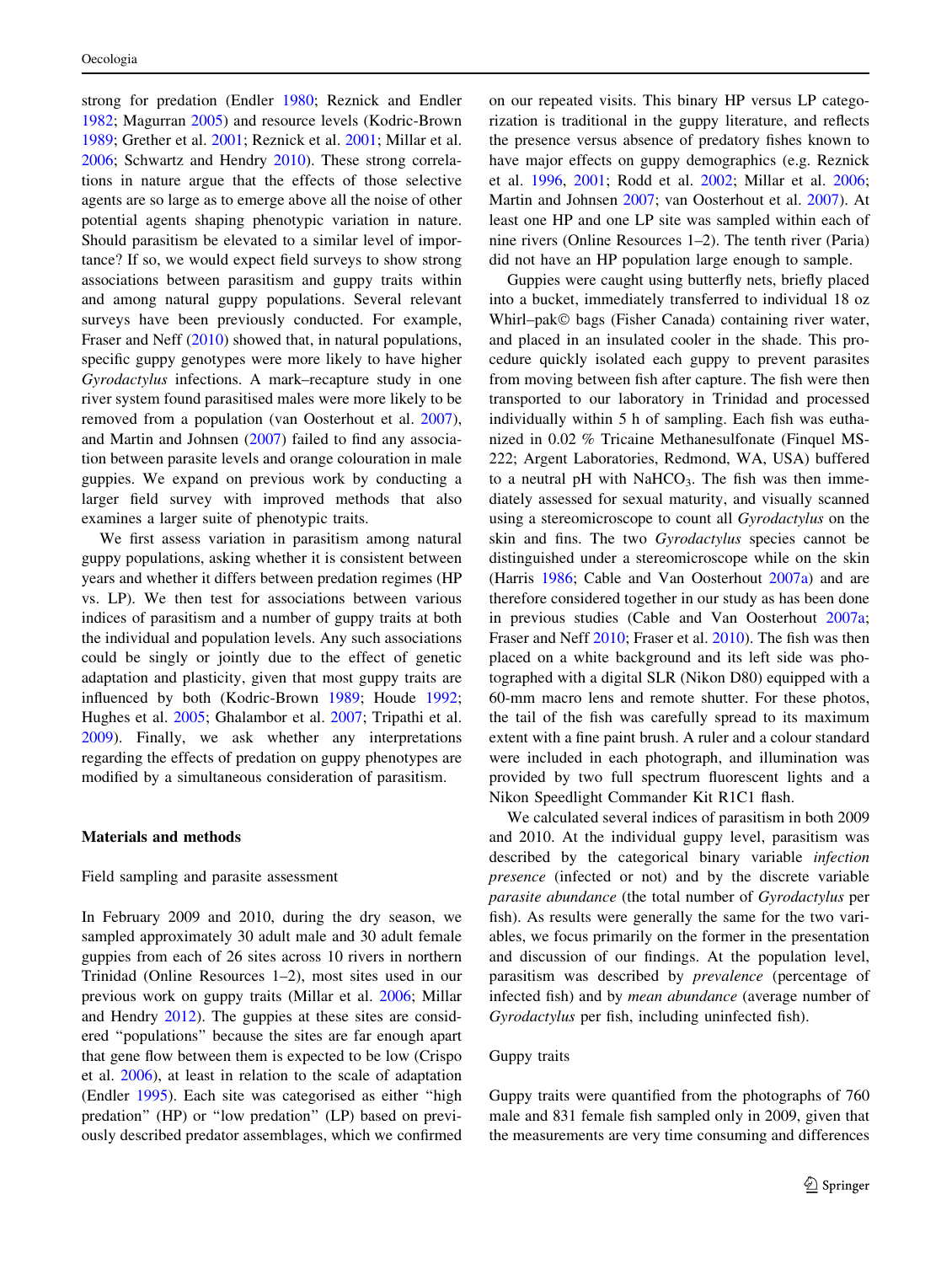in guppy traits among populations are consistent between years in the absence of major disturbances (Schwartz and Hendry [2010](#page-11-0); Gotanda and Hendry, unpublished data). However, temporal stability in parasite levels on guppies has not often been examined in the field and we also wanted to determine if generalised characterisation of sites with regard to infection status was possible, so we here analyse 2 years of parasite data. All measurements were made by a single person (L.C.D.) who was blind to a fish's site of origin and infection level. The measurements fell into three basic categories: morphometrics for both males and females, ''traditional'' colour metrics for males, and colour spot properties for males.

Five morphometric measurements (Online Resource 3) were made on all fish (body length, tail length, body depth, body area and tail area) using the program Image J [\(http://imagej.nih.gov/ij/\)](http://imagej.nih.gov/ij/). Traditional colour metrics of male fish were based on the visual categorisation of individual colour spots on the body and tail into one of eight categories (modified from Endler [1991](#page-10-0); Millar et al. [2006](#page-10-0); Kemp et al. [2008](#page-10-0)): black, fuzzy black, orange (including red), yellow, blue (including purple), green, violet-blue, and silver. For each male, the number of spots of a given colour category was counted (spot number) and the area of each individual spot was assessed in Image J. For each fish, the areas of all spots for a given colour category were then summed to yield the total area of that colour. These total areas were then divided by the total fish area (body  $area + tail area$ , yielding the "relative area" of each colour.

In addition to traditional colour metrics, further insight into colour variation can be gained from information about spectral properties of colour, such as hue, saturation, and brightness (Endler [1990\)](#page-10-0). The ideal approach would be to use spectrophotometry and visual modelling, as has been applied to guppies in a few studies (e.g. Kemp et al. [2008](#page-10-0)). However, this procedure is very time consuming, and was therefore incompatible with our need to obtain information from large numbers of fish sampled in a single day. We therefore instead quantified colour properties from photographs using an imaging program (Photoshop CS4, v.11.0.1). This is a procedure that has yielded useful insights and has previously been applied to guppies (Karino and Haijima [2001](#page-10-0); Martin and Johnsen [2007](#page-10-0)). For details on quantification of hue, saturation and brightness, see Online Resource 3.

## Statistical analysis

Data analyses were conducted in the R environment (v.2.13.1.2011; R Development Core Team, 2011). To evaluate variation in parasitism, we first examined interannual consistency of among-site differences by calculating the correlation (Pearson's  $r$ ) between 2009 and 2010 for the population-level parasite prevalence and mean abundance. Due to logistical constraints, the Quare LP site was not sampled in 2010 and was thus excluded from this particular analysis. We then tested for factors associated with variation in parasitism At the individual level, a generalised linear mixed model (GLMM) with binomial errors was used to test whether infection presence was related to the fixed factors predation regime, year, sex, and their interactions, as well as site nested within predation regime as a random factor. A GLMM with negative binomial errors and log link function was used to test if parasite abundance was related to the same factors. The three-way interaction was nonsignificant in the first model (infection presence), and did not influence any of the results, and so it was removed from this model. At the population level, general linear models (GLMs) were used to test whether parasite prevalence or mean abundance were related to the fixed effects of year, predation regime, and their interaction.

We next tested for associations between parasitism and guppy traits by means of individual-level analyses (data points were individual guppies) and population-level analyses (data points were mean values for all guppies at a given site). Individual-level analyses were used to infer whether trait values differed between parasitised and unparasitised individuals within populations (responses of individuals to being parasitised) and among populations (particularly with regard to predation regime). Population-level analyses were then conducted on the assumption that individual-level effects might influence trait divergence between populations. All tests hence forth used a Type I Sequential SS, and we conducted all analyses with predation fitted before parasitism and with parasitism fitted before predation. For brevity, we do not report results of the latter because changing the order had minimal effect on the outcome.

At the individual level, MANOVAs with individual male guppy traits as response variables were used to test for fixed effects of predation regime, parasitism (infection presence or parasite abundance in separate models), their interaction, and site nested within predation regime. Site was here treated as a fixed factor, which is required in MANOVA. At the population level, MANOVAs with the population averages of guppy traits as response variables were used to test for effects of predation regime, parasite prevalence or mean abundance (in separate models), and their interactions. These analyses were implemented for two different sets of response variables: the five body size measurements, and the colour properties (HSB) of black, orange, yellow and green spots. The third set of response variables (''traditional'' colour metrics) were analysed in similar models; they differed only in that body size (PC1 based on the five morphometric measurements) was added as a covariate (i.e. MANCOVA). Separate models were run for the numbers of spots and for the relative areas of colour, and analyses based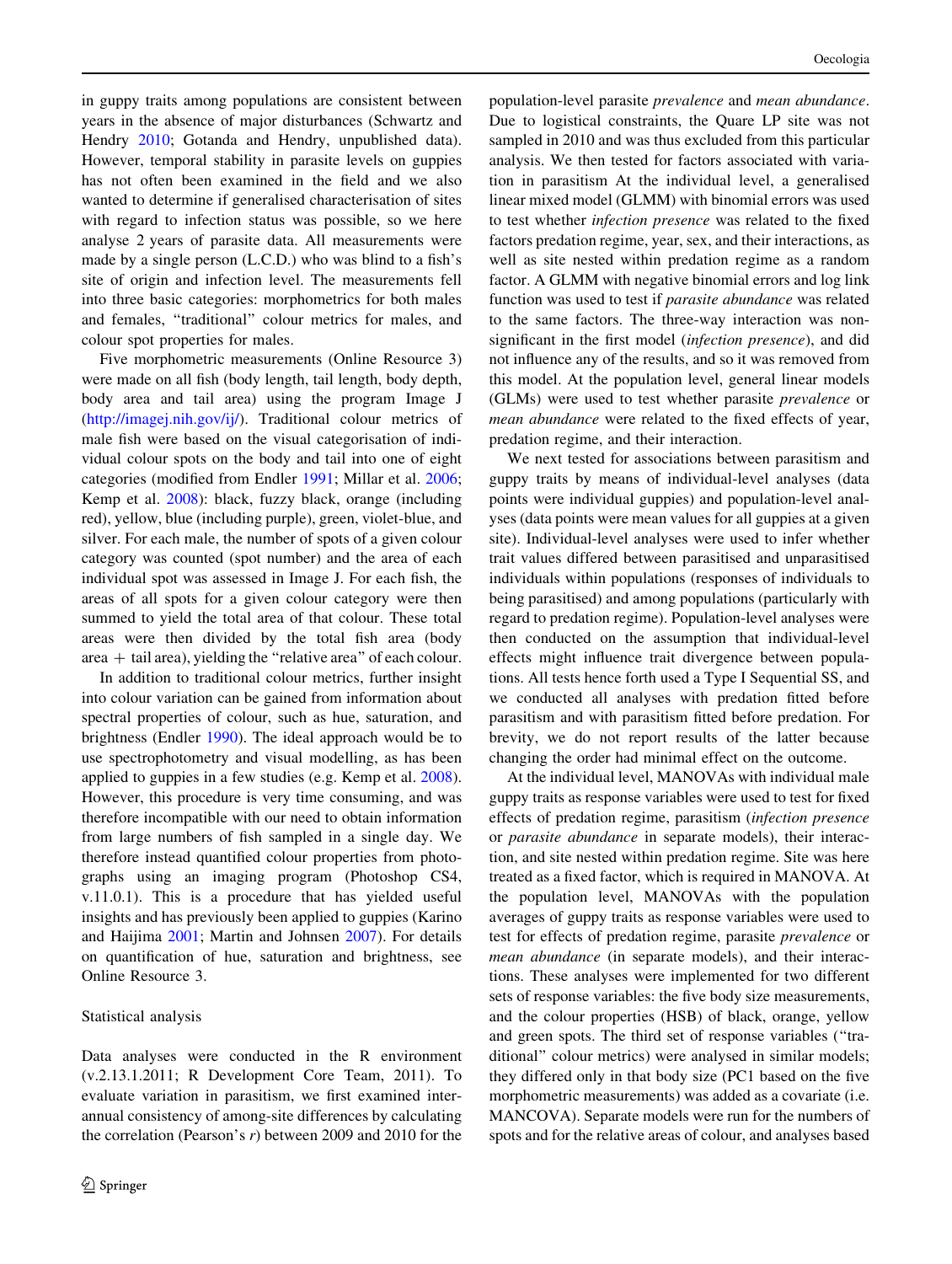on the average size of individual spots are not reported here as no new information was gained.

The above statistical models were supplemented by additional analyses intended to aid specific inferences. First, we wished to infer whether interpretations regarding predation were altered by the simultaneous consideration of parasitism. We therefore performed all of the above analyses again but excluded the parasitism term, and then (1) determined whether the significance of the predation term was altered, and (2) used a likelihood ratio test to compare the fit of the models with and without parasitism. Second, we wished to determine whether statistical inferences based on MAN(C)OVAs depended on particular response variables, as opposed to their multivariate combination. We therefore also performed selected post hoc univariate AN(C)OVAs that considered individual response variables in models that had the same structure as the multivariate models. The only difference was that, unlike multivariate analyses, univariate analyses allow the nesting of random factors, and so "site" could now be treated as random.

# **Results**

# Patterns of parasitism

We first considered variation in parasitism within and among guppy populations. Among-population variation in parasitism was highly correlated between years when assessed as parasite *prevalence* (Fig. 1;  $r = 0.846$ ,  $P < 0.0001$ ) or mean abundance ( $r = 0.579$ ,  $P = 0.0024$ ). When considering predation regime and sex effects, analyses at the individual level (Table [1](#page-5-0)) revealed that infection presence (Fig. [2\)](#page-5-0) and parasite abundance was generally higher at HP sites than at LP sites. A significant interaction between predation regime and sex revealed infection presence and parasite abundance was higher for females than for males at HP sites, but higher for males than for females at LP sites. Although not statistically significant, parasite prevalence appeared qualitatively higher overall in HP sites than in LP sites (Fig. [2](#page-5-0)), although exceptions were evident for specific rivers (Aripo, Marianne and Quare; Fig. [2](#page-5-0)). Neither predation regime nor year had a significant effect on mean abundance (Table [1](#page-5-0)).

#### Effects on guppy traits

We next considered variation in guppy morphometric traits. Individual-level and population-level multivariate analyses revealed that LP fish were larger than HP fish, and individual-level analysis also revealed that females were larger than males (Table [2;](#page-6-0) Fig. [3](#page-6-0)). At the individual level, significant effects were also found for site, infection presence (parasitised fish were larger than unparasitised fish) or parasite abundance (larger fish had more parasites), the interaction between sex and predation (the difference in size between predation regimes was greater for females), and the three-way interaction between sex, parasitism, and predation (Table [2\)](#page-6-0). For infection presence, the interaction between predation and parasitism indicated that the difference in guppy size between predation regimes was greater for uninfected fish. For parasite abundance, the interaction between predation and parasitism indicated that the effect of fish size on the number of parasites was greater in HP sites than in LP sites. Post hoc ANOVAs showed that predation and sex were strong predictors of all or most size metrics, whereas the significant effect of infection presence applied only to body area and body length and parasite abundance did not have a significant effect on any size metric (Online Resource 4). At the population level, neither prevalence nor mean abundance had an effect on body size (Table [2\)](#page-6-0).

With respect to "traditional" colour metrics, populationlevel multivariate analyses did not reveal any significant effects of predation nor parasitism on the number of coloured spots on males (Online Resource 5). At the individual level, for brevity, we only report the results of infection presence as the results with parasite abundance as an independent variable were comparable. Individuallevel multivariate analyses, revealed significant effects of



Fig. 1 Parasite (Gyrodactylus) prevalence of Trinidadian guppy (Poecilia reticulata) populations at low (filled circles) and high (*open circles*) predation sites in 2009 versus 2010 ( $n = 25$ ). The dashed line represents equal parasitism in both years (1:1). Quare LP is not included due to logistical problems related to sampling in 2010. Seven LP sites had no infected fish in either year (Online Resource 2) and are all represented together as a single data point in the lower lefthand corner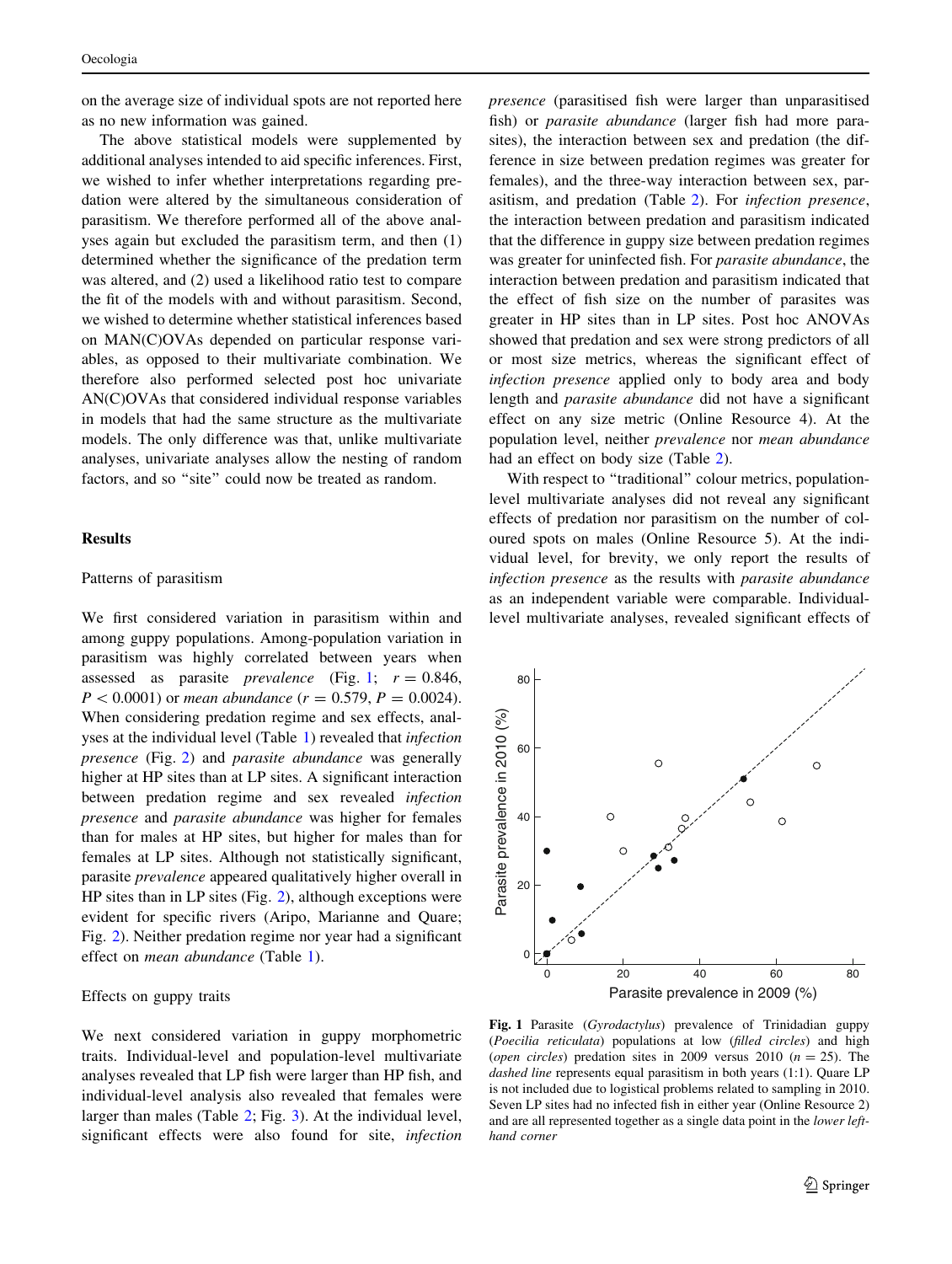<span id="page-5-0"></span>Table 1 Parasitism as the response variable in the GLMM and GLMs examined in relation to predation, year, sex, and their interactions at the individual level ( $n = 2.823$ ) and population level ( $n = 25$ ) level

| Variable                             | Individual level—infection presence |        | Individual level-parasite abundance |        |  |
|--------------------------------------|-------------------------------------|--------|-------------------------------------|--------|--|
|                                      | Z.                                  | P      | Z.                                  | P      |  |
| Predation                            | $-3.400$                            | 0.0007 | $-3.22$                             | 0.0013 |  |
| Year                                 | 0.202                               | 0.8402 | 1.68                                | 0.0928 |  |
| <b>Sex</b>                           | $-3.400$                            | 0.0018 | $-2.35$                             | 0.0190 |  |
| Predation $\times$ year              | 0.013                               | 0.9897 | 0.53                                | 0.5958 |  |
| Predation $\times$ sex               | 2.693                               | 0.0071 | 3.79                                | 0.0002 |  |
| Year $\times$ sex                    | 1.762                               | 0.0781 | 0.49                                | 0.6211 |  |
| Year $\times$ sex $\times$ predation |                                     |        | $-1.72$                             | 0.0847 |  |
| Variable                             | Population level—prevalence         |        | Population level—mean abundance     |        |  |
|                                      | Z.                                  | P      | z                                   | P      |  |
| Predation                            | $-1.368$                            | 0.171  | $-1.590$                            | 0.112  |  |
| Year                                 | 0.063                               | 0.950  | 0.920                               | 0.357  |  |
| Predation $\times$ year              | $-0.004$                            | 0.997  | $-0.908$                            | 0.364  |  |

 $P < 0.05$  are in bold type



Fig. 2 Parasite prevalence of guppies in low (solid symbols) and high (open symbols) predation populations indicated by river for 2009 (triangles) and 2010 (circles). Each data point represents a site- and year-specific mean. No parasites were present in either year at 7 lowpredation sites, indicated by *solid symbols* along the  $x$  axis. The

Arima, Marianne, and Paria rivers were sampled at multiple sites, and have more data points. The Paria river did not have a high-predation site large enough to sample, so all data points represent low-predation sites. Data points by year are slightly offset for clarity. Data for the Quare LP is for 2009 only

predation (LP fish had more spots than did HP fish) and site nested within predation regime (Online Resource 5). For relative colour area, population-level multivariate analyses did not reveal any significant effects (Online Resource 6). Individual-level analyses, however, revealed significant effects of predation (LP fish had more relative colour than HP fish), parasitism (uninfected fish had more relative colour than infected fish), the interaction between predation and parasitism (infected fish had more relative colour than uninfected fish in LP sites, whereas the reverse was true in HP sites), and site nested within predation regime (Online Resource 6). Post hoc ANCOVAs did not reveal significant effects of predation or parasitism on any of the individual colours at the individual or population level (Online Resources 7–10), suggesting that no single colour was responsible for the above multivariate differences between predation regimes.

Multivariate analysis of hue, saturation, and brightness (HSB) at the population-level did not reveal any significant effects (Online Resource 11). Individual-level multivariate analyses, however, revealed significant effects of predation (LP sites tended to have higher HSB properties) and site nested within predation regime (Online Resource 11), and for the metric parasite abundance, a significant effect of parasitism (HSB and parasite abundance had a negative correlation). Post hoc ANOVAs did not reveal significant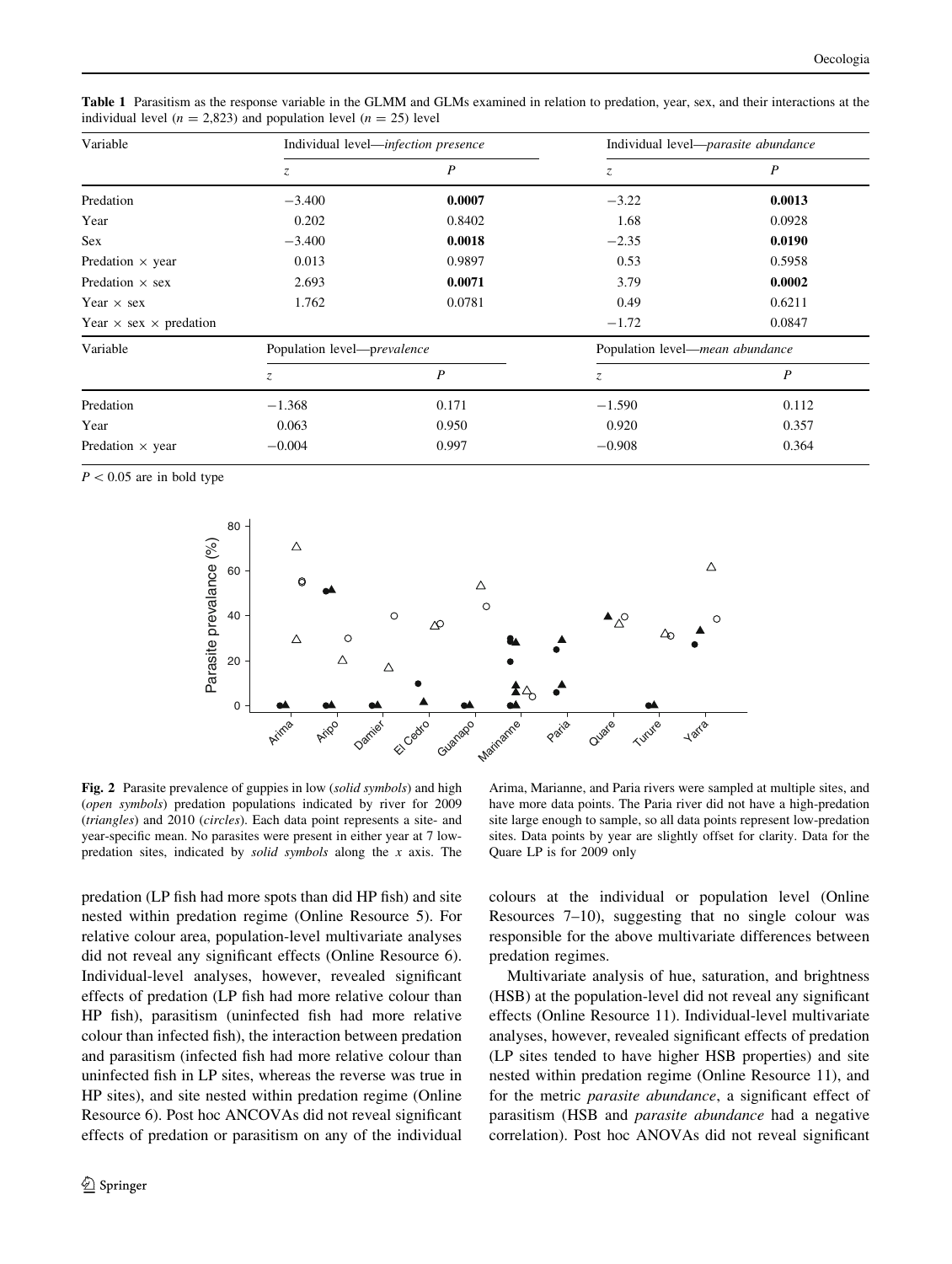| Variable                      | Individual level—infection presence |             |                                 | Individual level— <i>parasite abundance</i> |             |                  |
|-------------------------------|-------------------------------------|-------------|---------------------------------|---------------------------------------------|-------------|------------------|
|                               | F                                   | df          | $\boldsymbol{P}$                | $\boldsymbol{F}$                            | df          | $\boldsymbol{P}$ |
| Predation                     | 151.65                              | 5, 1555     | < 0.0001                        | 151.55                                      | 5, 1555     | < 0.0001         |
| Parasitism                    | 7.77                                | 5, 1555     | < 0.0001                        | 4.12                                        | 5, 1555     | 0.0010           |
| Sex                           | 559.54                              | 5, 1555     | < 0.0001                        | 557.44                                      | 5, 1555     | < 0.0001         |
| Pred $\times$ para            | 11.58                               | 5, 1555     | < 0.0001                        | 11.47                                       | 5, 1555     | < 0.0001         |
| $Sex \times pred$             | 3.82                                | 5, 1555     | 0.0019                          | 3.87                                        | 5, 1555     | 0.0017           |
| $Sex \times para$             | 1.39                                | 5, 1555     | 0.2246                          | 1.55                                        | 5, 1555     | 0.1701           |
| $Sex \times pred \times para$ | 2.28                                | 5, 1555     | 0.0441                          | 0.76                                        | 5, 1555     | 0.5756           |
| Site (predation)              | 29.54                               | 120, 7647.3 | < 0.0001                        | 29.58                                       | 120, 7647.3 | < 0.0001         |
| Variable                      | Population level-prevalence         |             | Population level—mean abundance |                                             |             |                  |
|                               | $F_{5, 18}$                         | P           | $F_{5,18}$                      |                                             | P           |                  |
| Predation                     | 5.536                               | 0.0029      | 5.474                           |                                             | 0.0031      |                  |
| Parasitism                    | 0.792                               | 0.5692      | 0.747                           |                                             | 0.5987      |                  |
| Pred $\times$ para            | 0.348                               | 0.8769      | 0.4218                          |                                             | 0.8275      |                  |

<span id="page-6-0"></span>Table 2 Body morphometrics as the response variables in MANOVAs examined in relation to sex, predation regime, and parasitism at the individual and population levels

 $P < 0.05$  are in bold type

 $reliculata)$  area (body + tail,  $mm<sup>2</sup>$ , mean  $\pm$  SE) in for unparasitised and parasitised a females and b males from low (solid circles) or high (open circles) predation sites



effects of predation nor parasitism for any of the specific HSB measurements at the individual (parasite abundance) or population level (parasite abundance, Online Resource 12–13; Fig. [5](#page-9-0)), suggesting (as for traditional colour metrics) that the differences between predation regimes were not driven by any particular colour variable.

Predation, parasitism, and guppy traits

One of our main questions was whether a consideration of parasitism altered interpretations regarding predation. In this regard, we found that inclusion versus exclusion of parasitism from each of the above models did not change the significance of parameters associated with the effects of predation for body size (Table 2; Online Resource 14), spot number (Online Resources 5 and 15), relative colour area (Online Resources 6 and 16), and colour spot properties (HSB; Online Resources 11 and 17). Furthermore, the inclusion versus exclusion of parasitism did not significantly alter the fit of any of the models to the data (Online Resource 18).

# Discussion

# Patterns of parasitism

If a particular selective agent is to shape spatial variation in phenotypic traits, it should differ strongly among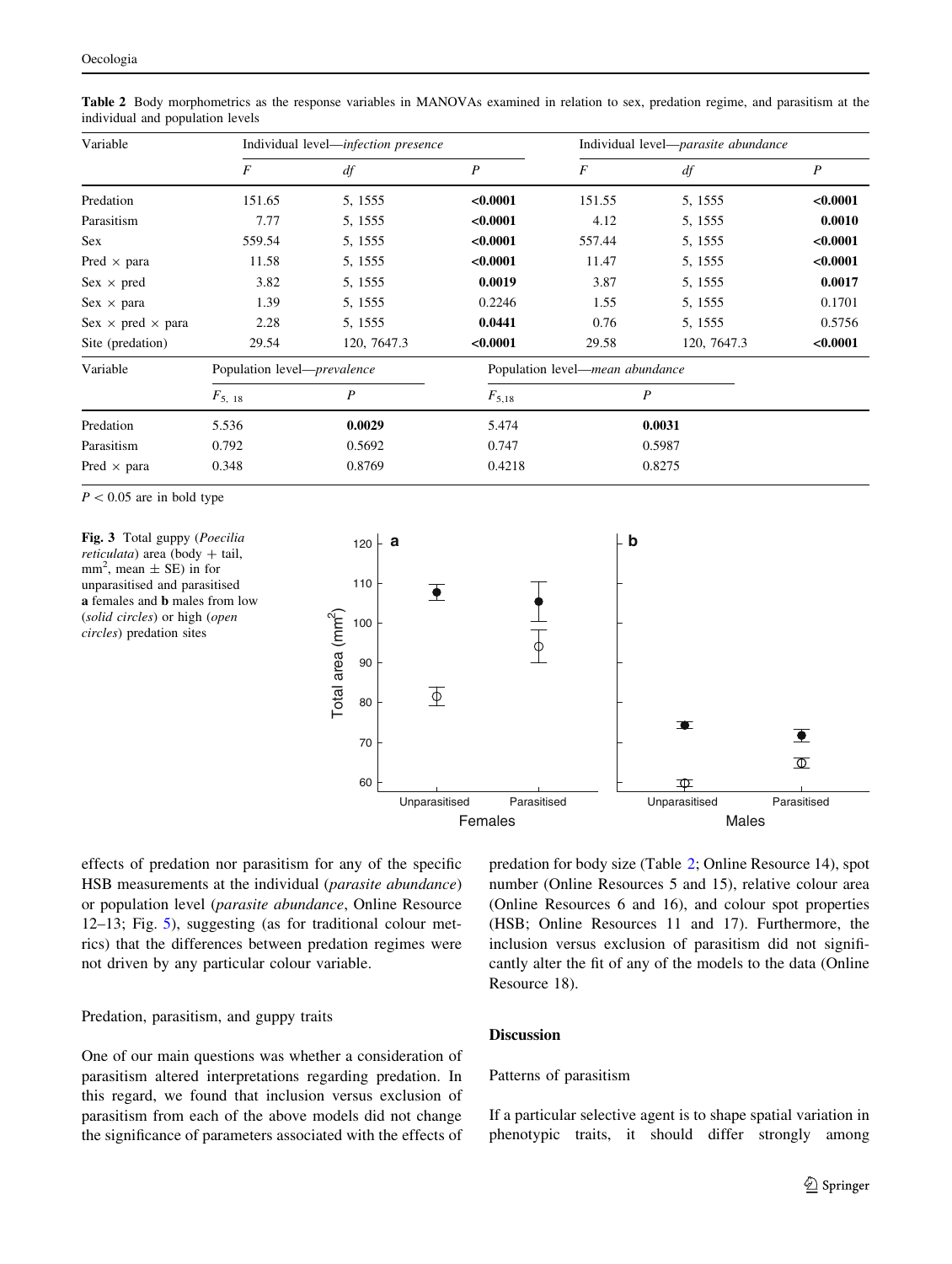populations in a manner that is reasonably consistent through time. This is certainly the case for the predation regime (HP or LP) experienced by guppies (Endler [1980](#page-10-0); Houde [1997](#page-10-0); Reznick et al. [2001](#page-11-0); Magurran [2005\)](#page-10-0), and we first asked whether the same was true for infection by the monogenean ectoparasite, Gyrodactylus. We found interpopulation differences in parasite prevalence (proportion of guppies that were infected) and abundance (average number of parasites on the sampled fish in a population) that were large and consistent between years. For instance, some LP populations in the Arima, Aripo, Damier, Guanapo Marianne, and Turure rivers showed no evidence of infection in either year, whereas up to half the fish in HP populations in the Arima, Guanapo, and Yarra and in an LP population in the Aripo were infected in both years. In addition, these results were consistent with previous surveys by other authors. For instance, Fraser and Neff ([2010\)](#page-10-0) also reported the absence of Gyrodactylus in LP populations of Guanapo and Turure, Fraser et al. ([2010\)](#page-10-0) found no difference between parasite prevalence nor abundance between 2 years of sampling within populations, and Cable and Van Oosterhout [\(2007b\)](#page-9-0) found a Gyrodactylus prevalence of up to 50 % in the same LP Aripo population sampled in the present study.

Given the appearance of annual, temporally-consistent spatial variation in parasitism, its selective influence on guppies should depend on covariance with other specific agents, particularly predation regime. Here, we found that parasite prevalence was usually higher in HP populations as compared to LP populations (Table [1](#page-5-0); Fig. [3](#page-6-0)), a result consistent with the single-year survey of Martin and Johnsen ([2007\)](#page-10-0), and the 2-year survey of Fraser et al. [\(2010](#page-10-0)). The specific reason for this association is not yet known, but a number of hypotheses can be advanced, and we suggest a few. First, infected fish tend to be displaced downstream during high water flow events such as flooding (van Oosterhout et al. [2007](#page-11-0)), and so LP sites above waterfalls might differentially lose infected fish to HP sites below waterfalls. Flooding can occur during both the wet and dry seasons due to flash floods associated with severe thunderstorms. Second, guppies in HP populations often shoal more than do guppies in LP populations (Magurran [1990,](#page-10-0) [2005](#page-10-0)), which might increase parasite transmission in the former and thereby maintain higher parasite levels (Barber et al. [2000;](#page-9-0) Rifkin et al. [2012](#page-11-0)). Third, susceptibility to parasites might be higher in HP populations than in LP populations, but we found no evidence of this in a recent mesocosm study (Pérez-Jvostov et al. [2012](#page-10-0)), though the contrary has been found in a previous study of one population (van Oosterhout et al. [2006](#page-11-0)). Fourth, downstream sites might also be warmer and have high conductivity (Reznick et al. [2001\)](#page-11-0), which could contribute to higher parasitism rates (Scott and Nokes [1984;](#page-11-0) Bagge et al. [2004](#page-9-0)).

Given that predation regime and parasite levels were associated with each other, our ability to tease apart their relative effects on guppy traits depended on their association not being too strong. We found this, as some HP populations had lower parasite prevalence and abundance than some LP populations, even within the same river (e.g. Aripo and Marianne). Interestingly, these exceptions to the general rule were consistent between years in our study, including the relatively high infection prevalence in the Aripo LP population surveyed by van Oosterhout et al. [\(2007](#page-11-0)). This consistency suggest that predation regime per se is not the only selective agent causing variation in parasite levels but rather some other agents that are sometimes associated with predation regime. What agents these might be are not yet known. Regardless, the imperfect association between predation and parasitism provides optimism that their separate effects on guppy traits, if present and strong, should be detectable in a large field survey such as ours.

#### Parasitism and guppy traits

Our results suggest that Gyrodactylus is not an important selective agent shaping natural variation in guppy body size and colour. Infected fish were larger within HP populations, possibly because they are a larger target for parasites, because larger fish can better withstand parasitism, or because larger fish are more likely to reproduce and the stress of reproduction might lower immune-defence. However, body size was not associated with parasitism (prevalence or mean abundance) across populations. For colour, infected and uninfected males differed only in relative colour area (uninfected fish had marginally more colour) within populations, and parasitism was not associated with male colour variables across populations except perhaps a small (multivariate only) effect of parasite abundance on HSB properties. These results are generally consistent with Martin and Johnsen ([2007\)](#page-10-0), who did not find any association between Gyrodactylus parasitism and orange colour across Trinidadian guppy populations. These negative results might seem surprising given the many reasons why male guppy traits might show associations with parasitism (see "[Introduction](#page-0-0)").

We can see several possible reasons why Gyrodactylus infection might influence guppy traits in the laboratory without such effects being detectable in surveys of natural populations. First, the static nature of point-in-time field sampling does not account for an individual guppy's infection history or the history of recent epidemics in the population. This is a concern because laboratory and mesocosm studies have found that Gyrodactylus epidemics can spread rapidly and then decline both on individual guppies and within guppy populations (Scott and Anderson [1984](#page-11-0); Scott [1985,](#page-11-0) [1987](#page-11-0); Pérez-Jvostov et al. [2012\)](#page-10-0). This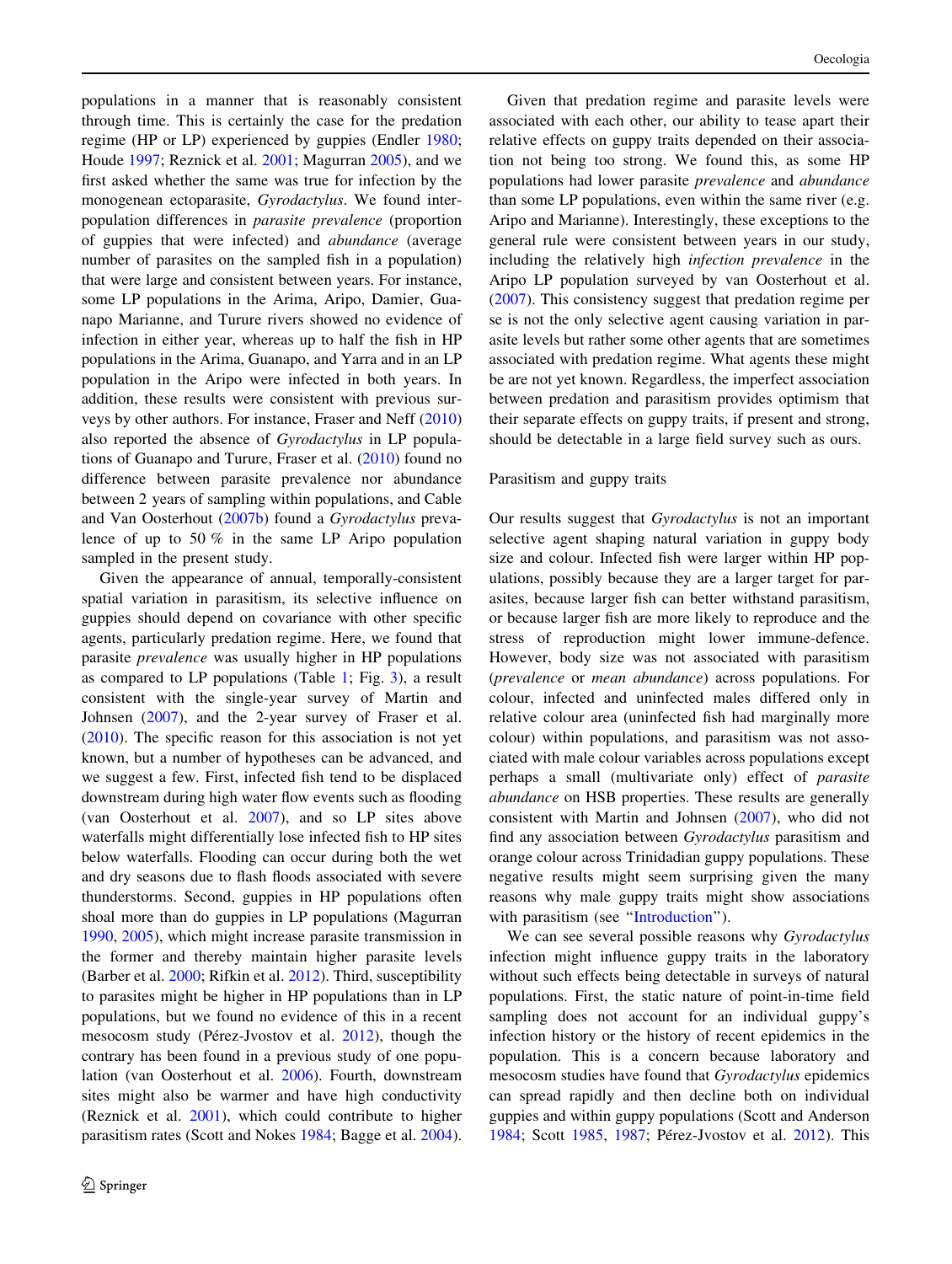variation in parasite abundance means that the measured level of parasitism at one time will not necessarily reflect the levels present during the phase of parasite population growth on an individual. Second, laboratory studies control for variation in other selective agents that might influence guppy traits, such as resource acquisition (Grether et al. [1999,](#page-10-0) [2001](#page-10-0); Kolluru et al. [2009](#page-10-0)), infection by other para-sites (Kennedy and Guégan [1994](#page-10-0)), and guppy age (Thomas et al. [2009](#page-11-0)). Perhaps these other agents mask any effects of parasitism that might occur in natural populations. Third, differential mortality of infected versus uninfected guppies (Scott and Anderson [1984](#page-11-0); Gheorgiu et al. [2006;](#page-10-0) van Oosterhout et al. [2007\)](#page-11-0) might alter apparent parasitism levels and guppy trait distributions in different ways in different populations. Discriminating among these—and other hypotheses will require tracking individual guppies through time, or performing manipulative experiments in nature.

### Predation, parasitism, and guppy traits

Does information on parasitism modify interpretations regarding predation? We can first affirm that variation in some guppy traits is indeed associated with predation regime: most strikingly, guppies are larger in LP sites than in HP sites (Fig. [3\)](#page-6-0). This pattern has been observed in previous work, and is due to a combination of plastic, demographic, and evolutionary responses to higher mortality rates and lower competition in HP sites than in LP sites (Endler [1980](#page-10-0); Reznick and Endler [1982;](#page-10-0) Rodd and Reznick [1997](#page-11-0); Grether et al. [2001](#page-10-0)). In addition, some LP guppy populations had more orange on their bodies (Fig. 4) and their colour spots were more saturated (Fig. [5](#page-9-0)). These results also generally fit with previous work asserting that predation regime influences guppy colour patterns, ostensibly because of spatial variation in the balance between sexual selection for conspicuousness and predator-based natural selection for crypsis (Endler [1980](#page-10-0); Millar et al. [2006](#page-10-0); Kemp et al. [2008\)](#page-10-0).

Despite this general confirmation of expectations regarding the effects of predation regime, the associations were often weak and inconsistent. In particular, predation regime was not a significant main effect at the population level for most colour variables. In addition, considerable overlap in colour variables was evident between predation regimes, even for orange (Fig. 4). For example, some LP guppy populations had males with less orange area and lower colour saturation than did some HP guppy populations (Figs. 4, [5\)](#page-9-0). Similar complications and nuances have been revealed in other recent studies of the relationship between predation regime and guppy colour patterns (Millar et al. [2006;](#page-10-0) Kemp et al. [2008;](#page-10-0) Weese et al. [2010;](#page-11-0) Millar and Hendry [2012\)](#page-10-0). Thus, while recent work suggests that predation regime is certainly important, the causes of guppy colour variation in nature are undoubtedly multifactorial.

The key question then becomes: does the predation regime story benefit from a simultaneous consideration of parasitism in the context of the role of selective agents? As noted above, our survey found that associations between Gyrodactylus parasitism and guppy traits were either absent or minor, and we would not therefore expect parasitism to have a serious modifying influence on interpretations regarding predation. Fitting this expectation, the inclusion versus exclusion of parasitism from statistical models had no influence on the apparent effects of predation and did not improve the fit of the models. Perhaps, then, we need not be overly concerned with Gyrodactylus parasites when interpreting the effects of predation regime on guppy body size and colour. Of course, this statement must be tempered by the above caveats regarding the inference of parasitism effects from field surveys.





Fig. 4 The relative area of orange colour (area of orange colour divided by body area) on male guppies in relation to parasitism and predation regime. High-predation sites are represented by open circles

and low-predation sites by solid circles. Nine sites are not shown because no males were infected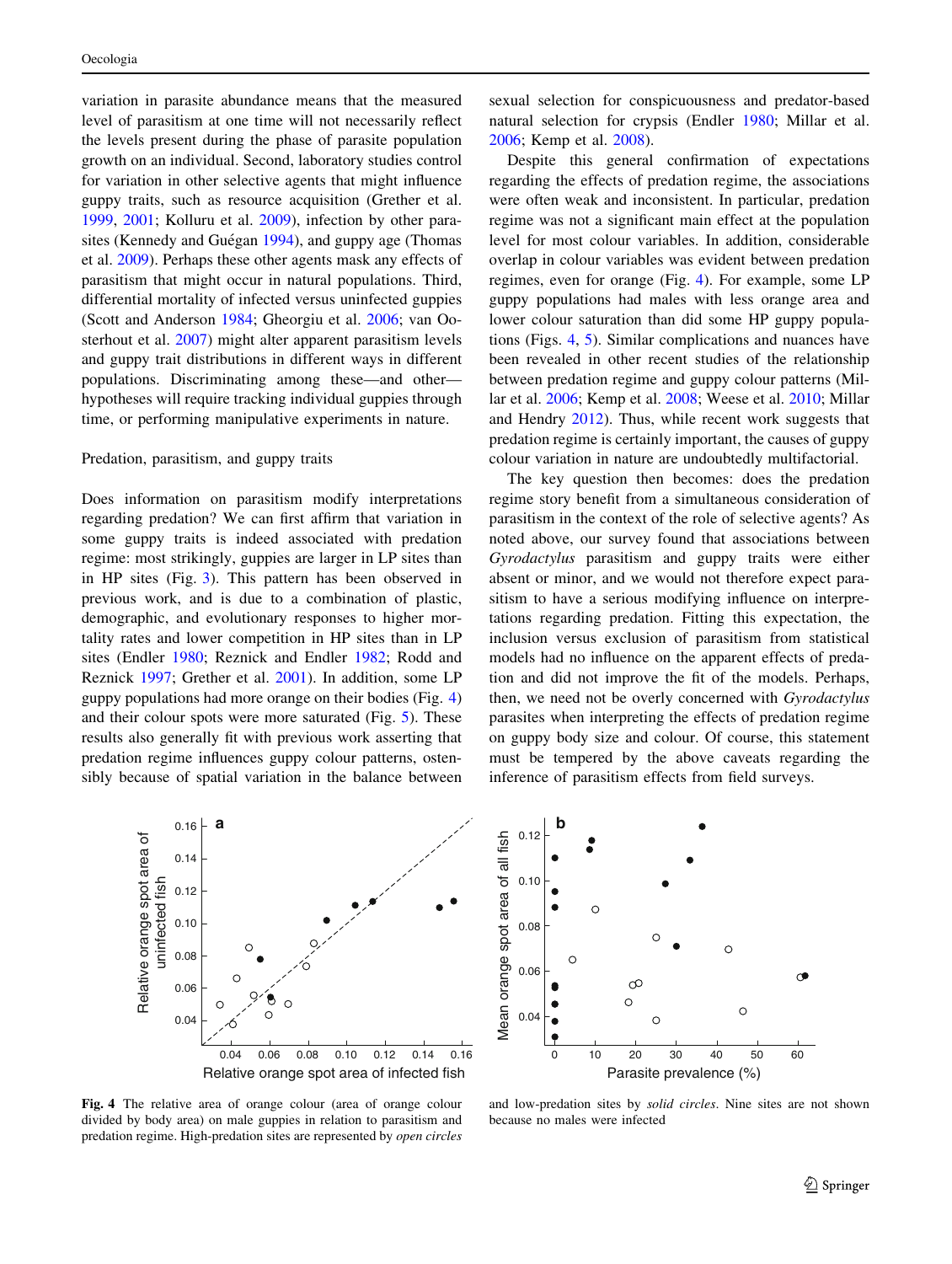<span id="page-9-0"></span>

Fig. 5 The saturation  $(0-100\%)$  of orange spots on male guppies in relation to parasitism and predation regime. High-predation sites are represented by open circles and low-predation sites by filled circles. Nine sites are not shown in the graph because no males were infected

## **Conclusions**

Our main findings were that levels of Gyrodactylus parasitism (1) varied among guppy populations in a manner that was consistent across years, (2) was often (but not always) higher in high-predation regimes than in low-predation regimes, (3) was only rarely or weakly associated with guppy size or colour, and (4) did not modify interpretations regarding the effects of predation on guppy traits. These results seem to suggest that parasitism, at least as it was quantified in our study, is not important in shaping guppy phenotypic variation in nature. However, it is also possible that the point-in-time nature of sampling was not particularly effective at revealing such effects. In addition, other environmental agents in natural populations might mask or otherwise obscure any effects of Gyrodactylus. Also, other guppy traits, such as life history or behaviour, might be more strongly influenced by parasitism—and other types of parasites might prove to be more important. Thus, while we cannot say that parasitism is unimportant in shaping guppy trait variation, we certainly can say that any such effects are not detectable for the specific traits and parasites we studied in field surveys of natural populations. If such effects really are present, they are apparently swamped more so than effects of predation regime—by other agents influencing guppy trait variation in nature. Much of the variation in guppy traits remains to be explained both within and among populations, suggesting that multiple causal agents—some yet to be discovered—are important in this system.

Acknowledgments Fieldwork was aided by Shahin Muttalib, Lyndsey Baillie, and Ian Paterson. Photoshop analysis was performed by Cameron Mojarrad. Special thanks to Indar Ramnarine for field support and Mauricio Torres for producing Online Resource 1. We sincerely thank three anonymous reviewers and David J. Marcogliese for their comments which greatly improved the manuscript. Funding for field work was provided by the Natural Sciences and Engineering Research Council of Canada (NSERC) in the form of a Special Research Opportunity Grant to G.F.F., M.E.S., P.B., and A.P.H.. NSERC also provided a Canada Graduate Scholarship—Masters and Vanier Canada Graduate Scholarship to K.M.G. J.A.M.R. was funded by the Research Foundation—Flanders and the University of Leuven, F.D. was funded by a Richard H. Tomlinson Fellowship, and F.P.J. was funded by the Consejo Nacional de Ciencia y Tecnología (Mexico). Research at the Institute of Parasitology is supported by a regroupement stratégique from Fonds Québecois pour la Recherche sur la Nature et les Technologies (FQRNT).

## References

- Bagge AM, Poulin R, Valtonen ET (2004) Fish population size, and not density, as the determining factor of parasite infection: a case study. Parasitology 128:305–313
- Bakke TA, Cable J, Harris PD (2007) The biology of gyrodactylid monogeneans: the ''Russian-doll killers''. In: Baker JR. Muller R, Rollinson D (eds) Advances in parasitology, vol 64. Academic press, New York, pp 161–460
- Barber I, Hoare D, Krause J (2000) Effects of parasites on fish behaviour: a review and evolutionary perspective. Rev Fish Biol Fish 10:131–165
- Cable J, Van Oosterhout C (2007a) The impact of parasites on the life history evolution of guppies (Poecilia reticulata): the effects of host size on parasite virulence. Int J Parasitol 37:1449–1458
- Cable J, van Oosterhout C (2007b) The role of innate and acquired resistance in two natural populations of guppies (Poecilia reticulata) infected with the ectoparasite Gyrodactylus turnbulli. Biol J Linn Soc 90:647–655
- Cain AJ, Sheppard PM (1950) Selection in the polymorphic land snail Cepaea nemoralis. Heredity 4:275–294
- Crispo E, Bentzen P, Reznick DN, Kinnison MT, Hendry AP (2006) The relative influence of natural selection and geography on gene flow in guppies. Mol Ecol 15:49–62
- Decaestecker E, de Meester L, Ebert D (2002) In deep trouble: habitat selection constrained by multiple enemies in zooplankton. Proc Natl Acad Sci USA 99:5481–5485
- Dick JTA et al (2010) Parasitism may enhance rather than reduce the predatory impact of an invader. Biol Lett 6:636–638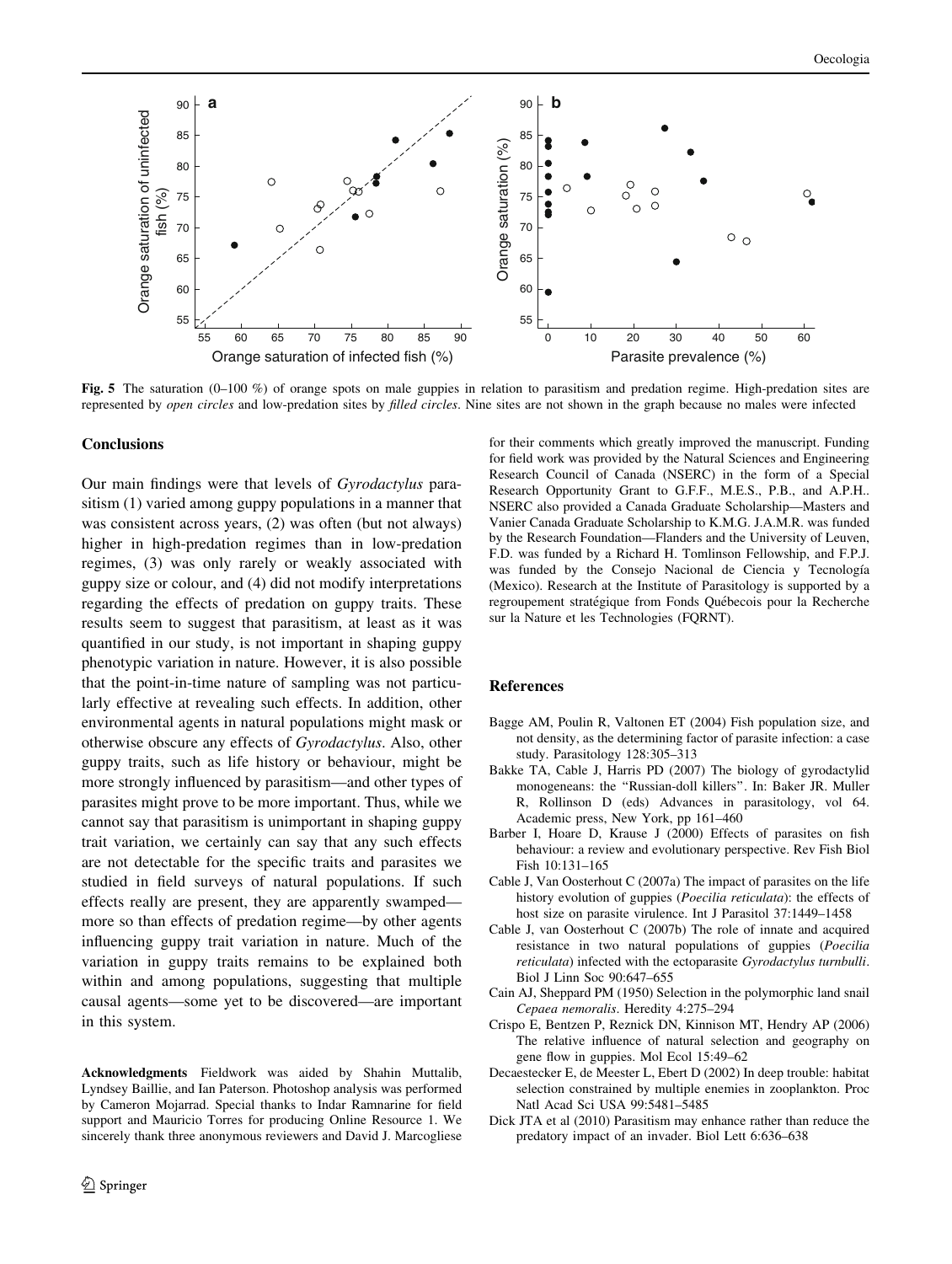- <span id="page-10-0"></span>Endler JA (1978) A predator's view of animal color patterns. Evol Biol 11:319–364
- Endler JA (1980) Natural selection on color patterns in Poecilia reticulata. Evolution 34:76–91
- Endler JA (1990) On the measurement and classification of color in studies of animal color patterns. Biol J Linn Soc 41:315– 352
- Endler JA (1991) Variation in the appearance of guppy color patterns to guppies and their predators under different visual conditions. Vis Res 31:587–608
- Endler JA (1995) Multiple trait coevolution and environmental gradients in guppies. Trends Ecol Evol 10:22–29
- Endler JA, Houde AE (1995) Geographic variation in female preferences for male traits in Poecilia reticulata. Evolution 49:456–468
- Fraser B, Neff B (2010) Parasite mediated homogenizing selection at the MHC in guppies. Genetica 138:273–278
- Fraser BA, Ramnarine IW, Neff BD (2010) Temporal variation at the MHC class IIB in wild populations of the guppy (Poecilia reticulata). Evolution 64:286–2096
- Ghalambor CK, McKay JK, Caroll SP, Reznick DN (2007) Adaptive versus non-adaptive phenotypic plasticity and the potential for contemporary adaptation in new environments. Funct Ecol 21:394–407
- Gheorgiu C, Marcogliese DJ, Scott M (2006) Concentration-dependent effects of waterborne zinc on population dynamics of Gyrodactylus turnbulli (Monogenea) on isolated guppies (Poecilia reticulata). Parasitology 132:225–232
- Gray SM, Robinson BW (2002) Experimental evidence that competition between stickleback species favours adaptive character divergence. Ecol Lett 5:264–272
- Grether GF, Hudon J, Millie DF (1999) Carotenoid limitation of sexual coloration along an environmental gradient in guppies. Proc R Soc Lond B 266:1317–1322
- Grether GF, Millie DF, Bryant MJ, Reznick DN, Mayea W (2001) Rain forest canopy cover, resource availability, and life history evolution in guppies. Ecology 82:1546–1559
- Harris PD (1986) Species of Gyrodactylus von Nordmann, 1832 (Monogenea Gyrodactylidae) from poeciliid fishes, with a description of G. turnbulli sp. nov. from the guppy, Poecilia reticulata. Peters. J Nat Hist 20:183–191
- Harris PD, Lyles AM (1992) Infections of Gyrodactylus bullatarudis and Gyrodactylus turnbulli on guppies (Poecilia reticulata) in Trinidad. J Parasitol 78:912–914
- Hatcher MJ, Dick JTA, Dunn AM (2006) How parasites affect interactions between competitors and predators. Ecol Lett 9:1253–1271
- Houde AE (1992) Sex-linked heritability of a sexually selected character in a natural popualtion of Poecilia reticulata (Pisces: Poeciliidae) (guppies). Heredity 69:229–235
- Houde AE (1997) Sex, color, and mate choice in guppies. Princeton University Press, Princeton
- Houde AE, Torio AJ (1992) Effect of parasitic infection on male color pattern and female choice in guppies. Behav Ecol 3:346–351
- Hughes KA, Rodd FH, Reznick DN (2005) Genetic and environmental effects on secondary sex traits in guppies (Poecilia reticulata). J Evol Biol 18:35–45
- Johnson PTJ et al (2010) When parasites become prey: ecological and epidemiological significance of eating parasites. Trends Ecol Evol 25:362–371
- Johnson MB, Lafferty KD, van Oosterhout C, Cable J (2011) Parasite transmission in social interacting hosts: Monogenean epidemics in guppies. PLoS ONE 6:e22634
- Jones JS, Leith BH, Rawlings P (1977) Polymorphism in Cepaea: a problem with too many solutions? Annu Rev Ecol Syst 8:109–143
- Karino K, Haijima Y (2001) Heritability of male secondary sexual traits in feral guppies in Japan. J Ethol 19:33–37
- Kemp DJ, Reznick DN, Grether GF (2008) Ornamental evolution in Trinidadian guppies (Poecilia reticulata): insights from sensory processing-based analyses of entire colour patterns. Biol J Linn Soc 95:734–747
- Kennedy CR, Guégan JF (1994) Regional versus local helminth parasite richness in British freshwater fish—saturated or unsaturated parasite communities. Parasitology 109:175–185
- Kennedy CEJ, Endler JA, Poynton SL, McMinn H (1987) Parasite load predicts mate choice in guppies. Behav Ecol Sociobiol 21:291–295
- Kerfoot WC, Sih A (1987) Predation: direct and indirect impacts on aquatic communities. University Press of New England, Hanover
- Kodric-Brown A (1989) Dietary carotenoids and male mating success in the guppy—an environmental component to female choice. Behav Ecol Sociobiol 25:393–401
- Kolluru GR, Grether GF, Dunlop E, South SH (2009) Food availability and parasite infection influence mating tactics in guppies (Poecilia reticulata). Behav Ecol 20:131–137
- Langerhans RB, Layman CA, Shokrollahi AM, DeWitt TJ (2004) Predator-driven phenotypic diversification in Gambusia affinis. Evolution 58:2305–2318
- Lopez S (1998) Acquired resistance affects male sexual diplay and female choice in guppies in Trinindad. Proc R Soc Lond B 265:717–723
- Lozano GA (1994) Carotenoids, parasites, and sexual selection. Oikos 70:309–311
- MacColl ADC (2011) The ecological causes of evolution. Trends Ecol Evol 26:514–522
- Magurran AE (1990) The adaptive significance of schooling as an anti-predator derence in fish. Ann Zool Fenn 27:51–66
- Magurran AE (2005) Evolutionary ecology: the Trinidadian guppy. Oxford University Press, New York
- Mandic M, Todgham AE, Richards JG (2009) Mechanisms and evolution of hypoxia tolerance in fish. Proc R Soc Lond B 276:735–744
- Martin CH, Johnsen S (2007) A field test of the Hamilton-Zuk hypothesis in the Trinidadian guppy (Poecilia reticulata). Behav Ecol Sociobiol 61:1897–1909
- Millar N, Hendry A (2012) Population divergence of private and nonprivate signals in wild guppies. Environ Biol Fish 513–525
- Millar NP, Reznick DN, Kinnison MT, Hendry AP (2006) Disentangling the selective factors that act on male colour in wild guppies. Oikos 113:1–12
- Otti O, Gantenbein-Ritter I, Jacot A, Brinkhof MWG (2012) Immune response increases predation risk. Evolution 66:732–739
- Pérez-Jvostov F, Hendry AP, Fussmann GF, Scott ME (2012) Are host-parasite interactions influenced by adaptation to predators? A test with guppies and Gyrodactylus in experimental stream channels. Oecologia 170:77–88
- Porter JW, Muscatine L, Dubinsky Z, Falkowski PG (1984) Primary production and photoadaptation in light- and shade-adapted colonies of the symbiotic coral, Stylophora pistillata. Proc R Soc Lond B 222:161–180
- Raffel TR, Hoverman JT, Halstead NT, Michel PJ, Rohr JR (2010) Parasitism in a community context: trait-mediated interactions with competition and predation. Ecology 91:1900–1907
- Reardon EE, Chapman LJ (2010) Hypoxia and energetics of mouth brooding: is parental care a costly affair? Comp Biochem Physiol A Comp Physiol 156:400–406
- Reznick D, Endler JA (1982) The impact of predation on life history evolution in Trinidadian guppies (Poecilia reticulata). Evolution 36:160–177
- Reznick DN, Butler MJ, Rodd FH, Ross P (1996) Life-history evolution in guppies (Poecilia reticulata). VI. Differential